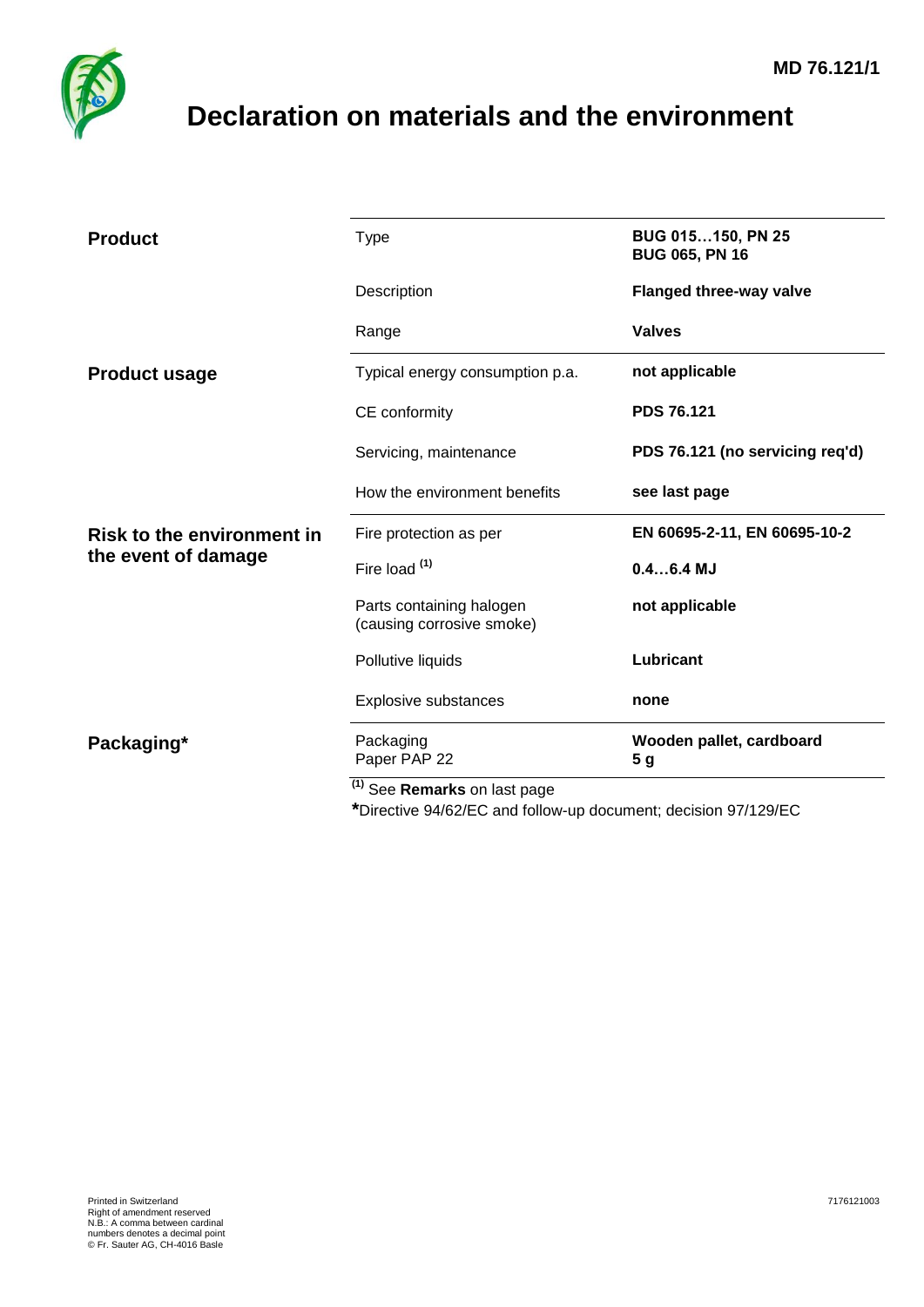|                              |                                                 |               |                                 | MD 76.121/2        |
|------------------------------|-------------------------------------------------|---------------|---------------------------------|--------------------|
| <b>Materials</b>             | Total weight of product <sup>(2)</sup>          |               | 3,12989,426 g Safety data sheet | EU waste<br>code** |
| <b>Synthetics</b>            |                                                 |               |                                 |                    |
| PE                           | protective cover + caps, for transport<br>only) | $13373$ g     | Yes                             | 20.01.39           |
| <b>PTFE</b>                  |                                                 | $11192$ g     | Yes                             | 20.01.39           |
| <b>Metal</b>                 |                                                 |               |                                 |                    |
| Ductile cast iron            |                                                 | 2,50072,700 g | Not required                    | 20.01.40           |
| Cr-Ni steel                  |                                                 | 41815,052 g   | Not required                    | 20.01.40           |
| Steel, various alloys        |                                                 | 1501,100 g    | Not required                    | 20.01.40           |
| Brass, all alloys            |                                                 | 179 g         | Not required                    | 20.01.40           |
| Aluminium, all alloys        |                                                 | 12g           | Not required                    | 20.01.40           |
| <b>Printed circuit board</b> |                                                 |               |                                 |                    |
| none                         |                                                 |               |                                 |                    |
| <b>Miscellaneous</b>         |                                                 |               |                                 |                    |
|                              |                                                 |               |                                 |                    |
| <b>Special components</b>    |                                                 |               |                                 |                    |
| Lubricant                    | (silicon-free)                                  | 12g           | Yes                             | 20.01.26           |
| $\mathbf{H}$ $\mathbf{B}$ .  |                                                 |               |                                 |                    |

**N.B.:**

The valves are made of materials that do not damage the environment.

**(2)** See **Remarks** on last page

**\*\***Directive 75/442/EEC and follow-up document; decision 2001/118/EC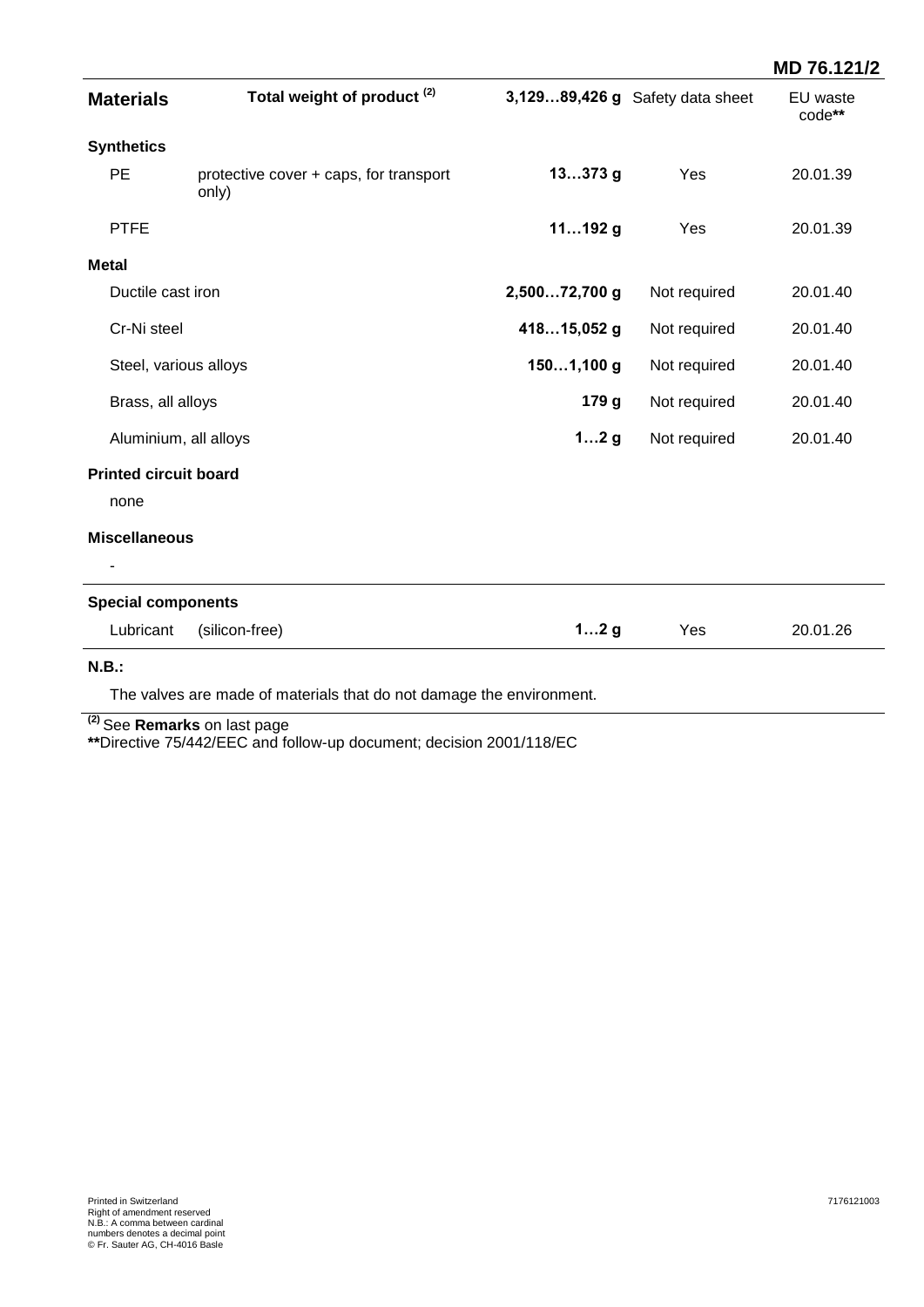|                 |                                                                                                                                                                                      | <b>MD 76.121</b>                                                                                                                                                                                                                                                                                                                               |  |  |
|-----------------|--------------------------------------------------------------------------------------------------------------------------------------------------------------------------------------|------------------------------------------------------------------------------------------------------------------------------------------------------------------------------------------------------------------------------------------------------------------------------------------------------------------------------------------------|--|--|
| <b>Disposal</b> | <b>Product:</b>                                                                                                                                                                      | The valves can be completely recycled as metal waste.<br>Fr. Sauter Ltd. observes the European directive 2002/95/EG (RoHS); the<br>company's soldered products have been lead-free since 01.07.2006.<br>Special treatment of particular components may, under certain<br>circumstances, be either compulsory by law or ecologically advisable. |  |  |
|                 | Packaging:<br>Easily recyclable                                                                                                                                                      |                                                                                                                                                                                                                                                                                                                                                |  |  |
|                 | Observe local regulations and the latest applicable laws.                                                                                                                            |                                                                                                                                                                                                                                                                                                                                                |  |  |
|                 | <b>Special notes:</b><br>- Observe operating temperature; risk of scalding<br>- Replace spare parts only when the valve is not under pressure<br>- Observe notes on mounting drawing |                                                                                                                                                                                                                                                                                                                                                |  |  |
| <b>Remarks</b>  | $(1)$ Fire load, depending on type:                                                                                                                                                  |                                                                                                                                                                                                                                                                                                                                                |  |  |
|                 | BUG 015 F304F334                                                                                                                                                                     | 0.4 MJ                                                                                                                                                                                                                                                                                                                                         |  |  |
|                 | BUG 020 F304                                                                                                                                                                         | 0.4 MJ                                                                                                                                                                                                                                                                                                                                         |  |  |
|                 | BUG 025 F304                                                                                                                                                                         | $0.5$ MJ                                                                                                                                                                                                                                                                                                                                       |  |  |
|                 | BUG 032 F304                                                                                                                                                                         | 0.6 MJ                                                                                                                                                                                                                                                                                                                                         |  |  |
|                 | BUG 040 F304                                                                                                                                                                         | 0.7 MJ                                                                                                                                                                                                                                                                                                                                         |  |  |
|                 | BUG 050 F304                                                                                                                                                                         | 0.8 MJ                                                                                                                                                                                                                                                                                                                                         |  |  |
|                 | BUG 065 F304, F316                                                                                                                                                                   | 6.3 MJ                                                                                                                                                                                                                                                                                                                                         |  |  |
|                 | BUG 080 F304                                                                                                                                                                         | 6.3 MJ                                                                                                                                                                                                                                                                                                                                         |  |  |
|                 | <b>BUG 100 F304</b>                                                                                                                                                                  | 6.3 MJ                                                                                                                                                                                                                                                                                                                                         |  |  |
|                 | BUG 125 F304                                                                                                                                                                         | 6.4 MJ                                                                                                                                                                                                                                                                                                                                         |  |  |
|                 | <b>BUG 150 F304</b>                                                                                                                                                                  | 6.4 MJ                                                                                                                                                                                                                                                                                                                                         |  |  |
|                 | Accessories:                                                                                                                                                                         |                                                                                                                                                                                                                                                                                                                                                |  |  |

- 0378284 100 Stuffing-box heater complete 230V~ 0.6 MJ
- 0378284 102 Stuffing-box heater complete 24V~ 0.6 MJ